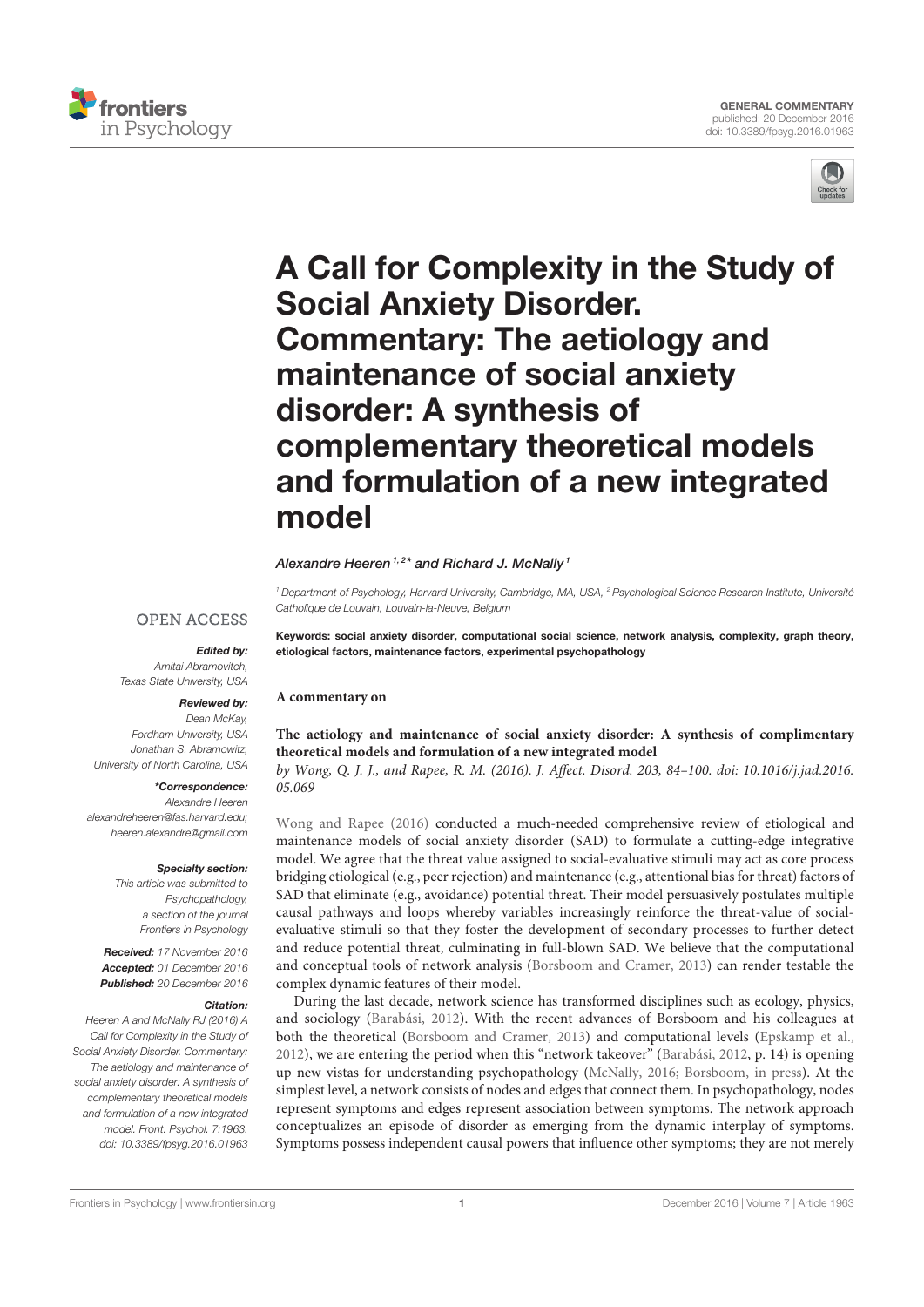passive indicators of an underlying disease. Hence, symptoms are constitutive, not reflective, of disorder (Borsboom and Cramer, 2013).

Of critical importance, network approach allows examining the extent to which nodes are central to the network based on the amount and direction of influence that flows from one node to other ones. Activation issuing from a highly central symptom can thus spread to other symptoms, thereby producing a full-blown episode of disorder. Given how Wong and Rapee postulates multiple maintenance factors whose persistence occurs via feedback loops among them, we believe that viewing these factors as intertwined nodes of a network, whose edges represent the association among them, can illuminate how these factors interact as whole system, causing and maintaining SAD.

Although evidence supports the associations of each of Wong and Rapee's factors with SAD, knowledge about the precise wiring of the model's pieces via the computational methods of network analysis would allow ranking the maintenance factors based on their level of centrality or influence within the entire network; a pivotal phase that may ultimately lead to the identification of factors that can trigger other ones, thereby propagating activation through the whole network and maintaining the disorder. Particularly, the authors postulate multiple contributing pathways and loops whereby variables increasingly reinforce the threat-value assigned to socialevaluative stimuli. Consequently, threatening social-evaluative stimuli should exhibit the highest level of centrality within the entire network. Likewise, Wong and Rapee hypothesize that the central role of the threat-value that is assigned to social-evaluative stimuli is reflected at the neurobiological level by amygdala activity, and especially dysfunctional connectivity between the amygdalae and the frontal areas. In this way, the application of network analysis over joint neuroimaging and laboratorybased measurements would allow to explore whether brain network does mimic psychological network, with the amygdala and the threat-value that is assigned to social-evaluative stimuli respectively acting as central hubs.

Wong and Rapee hold that interactions among the maintenance factors lead to full-blown SAD. Network analysis can test precisely how these processes unfold. For example, in addition to symptom reports, one can include laboratory measures tapping attentional bias for threat, executive control over attention, and so forth within the same computational process. For example, we recently demonstrated how avoidance of social situations and the orienting component of attention both act as core hubs within the entire network of SAD symptoms, attentional bias for threat, and measures of attentional control among patients with SAD diagnosis (Heeren and McNally, 2016).

Finally, Wong and Rapee also postulate that several etiological factors, such as bullying, culture, or inherited tendencies, influence how people assign threat-value to social-evaluative stimuli. Although traditional longitudinal studies allow tracking variables over time, recently developed computational methods allow exploring the within- and between-person temporal dynamics of networks (Epskamp et al., 2016a). In this way, such an approach may provide tools capable of testing whether the network trajectory vary across individuals with SAD so that the temporal dynamic interplay among the etiological factors conspire to transform the threat-value that is assigned to socialevaluative stimuli into a central hub among the network of maintenance factors. Moreover, as some etiological factors are stable (e.g., culture), techniques from network comparison (e.g., van Borkulo et al., 2015) may also help to identify the impact of a given etiological factor on the network dynamics. For instance, as the model assume that aspects of an individual's culture influence the interactions among the maintenance factors by foster the "centrality" of threat-value assigned to social-evaluative stimuli, comparing the network dynamics of individuals from Western countries to Asian countries would allow directly testing this assumption.

In many applications of network analysis, one need not estimate parameters. For example, to compute a network illustrating collaboration among scientists, one can directly ascertain whether two scientists have co-written one or more articles; one need not "estimate" whether they have published together. This does not hold for networks illustrating symptomsymptom connections; one must estimate these parameters (Epskamp et al., 2016b). To do so reliably requires many subjects when the number of parameter estimates is large (e.g., 362 subjects relative to 17 symptoms; McNally et al., 2015). Unfortunately, to integrate laboratory measures into network analysis can prove challenging as few experimental psychopathology studies have more than 30 subjects per group. Fortunately, statisticians have devised procedures that render tractable such high-dimensionality problems (Friedman et al., 2008). Yet uncertainty remains about the optimal way to estimate networks comprising cognitive, behavioral, and biological processes other than assessment of self-reported symptoms. Indeed, such studies are rare (Heeren and McNally, 2016; Hoorelbeke et al., 2016).

# AUTHOR CONTRIBUTIONS

AH had the initial ideas and wrote the first draft of the manuscript. All authors then revised the manuscript critically and contributed to and have approved the final manuscript.

# ACKNOWLEDGMENTS

This work was supported by a postdoctoral fellowship from the Helaers Foundation for Medical Research; the Belgian Foundation for Vocation ( $\ll$  Vocatio  $\gg$ ); and the WBI World Excellence Grant—BioWin: The Competitive Cluster in Health and Life Sciences of Wallonia [grant number: sub/2015/228106243177], all awarded to AH. These foundations did not exert any editorial influence over this article.